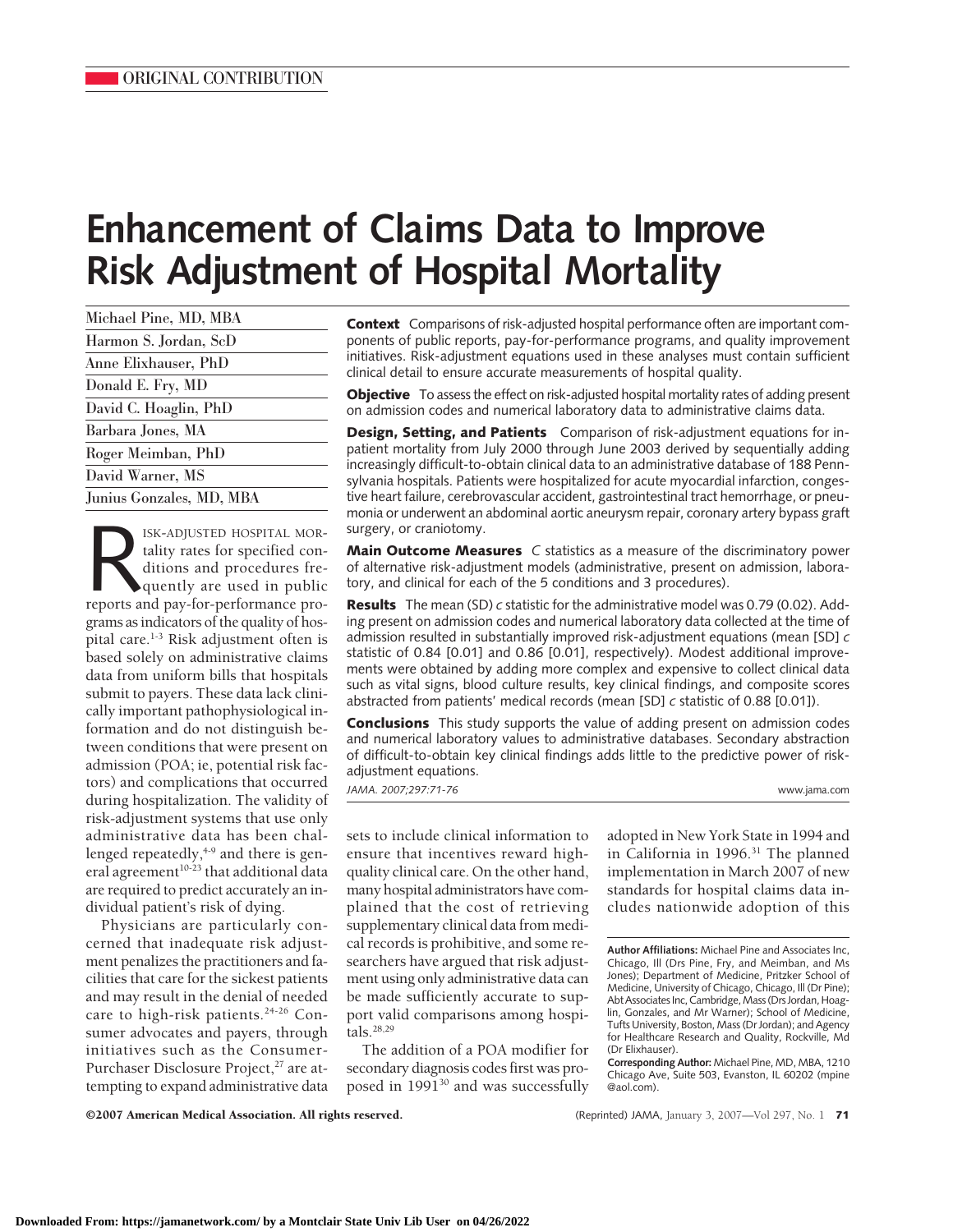modifier, which distinguishes conditions that develop during hospital stays (potential complications of care) from conditions that were present at admission (potential treatment-independent risk factors). Inclusion of POA codes in administrative data sets should permit analysts to incorporate important predictors of inpatient mortality into administrative risk-adjustment equations without improperly designating patients as having high intrinsic risks at admission when their increased vulnerability resulted from hospital-acquired complications.<sup>31</sup>

The adoption of Logical Observation Identifiers Names and Codes<sup>32</sup> for laboratory data and advances in electronic health data technology have lowered the cost of retrieving numerical laboratory data at many hospitals.<sup>33</sup> Because of substantial differences in the cost of obtaining various types of clinical data, limited enhancement of administrative data sets appears to be both practical and desirable. Ideally, clinical data elements selected for this purpose will be relatively inexpensive to obtain and will be useful predictors of mortality for multiple conditions and procedures.

This study was designed to test the hypothesis that the combination of POA modifiers for secondary diagnoses and a limited set of numerical laboratory data would improve risk adjustment of inpatient mortality for a diverse set of clinical conditions and procedures. We also hypothesized that further additions of highly specific, difficult-toobtain clinical data sometimes considered important predictors of inpatient mortality by clinicians would add little to the accuracy of predictive models.

### **METHODS**

Risk-adjustment models were created and analyzed using data from July 2000 through June 2003 from 188 Pennsylvania hospitals supplied by the Pennsylvania Health Care Cost Containment Council.<sup>34</sup> Case-level claims data were supplemented with clinical data abstracted from medical records by specially trained personnel using MediQual's proprietary Atlas clinical information system.35 This system defines a broad array of clinical data elements, including historical information, laboratory results, vital signs, clinical symptoms and signs, pathophysiological abnormalities, and composite pathophysiological scores, which are collected and stored along with the hospital day on which each clinical finding was observed.

Risk-adjusted mortality rates were analyzed for 5 health conditions (acute myocardial infarction, congestive heart failure, acute cerebrovascular accident, gastrointestinal tract hemorrhage, or pneumonia) and 3 surgical procedures (abdominal aortic aneurysm repair, coronary artery bypass graft surgery, or craniotomy). The Agency for Healthcare Research and Quality's Inpatient Quality Indicator software version 2.1 was used to identify cases that met criteria for inclusion in each group.36

Four models were constructed for each condition and procedure (1 set of data for each of the 5 conditions and 1 set of data for each of the 3 procedures). The first model termed *administrative* used standard claims data. The second model termed *POA*used data abstracted from medical records to determine whether coded secondary diagnoses had been present at admission. The third model termed *laboratory* used POA codes and numerical laboratory data (often available in electronic form; eg, creatinine, hematocrit level) documented on the first day of hospitalization prior to a procedure requiring general or regional anesthesia. The fourth model termed *clinical* used the criteria in the third model plus vital signs, other laboratory data not included in the third model (eg, bacterial culture results), Atlas key clinical findings abstracted from medical records (eg, immunocompromised, lethargy), and composite clinical scores (ie, American Society of Anesthesiologists classification, Glasgow Coma Score) documented on the first day of hospitalization prior to a procedure requiring general or regional anesthesia.

The administrative model was based solely on data from hospital bills (ie, age, sex, and principal diagnoses, secondary diagnoses, and procedures coded according to the *International Classification of Diseases, Ninth Revision, Clinical Modification [ICD-9- CM]*). To avoid using hospitalacquired complications as risk factors, hospital bills from New York and California (secondary diagnoses were modified by POA codes in these states) were used to help identify which secondary diagnoses were generally present at admission. Secondary diagnoses were eligible for inclusion as risk factors in the administrative model only when they were coded as hospital-acquired complications in fewer than 20% of cases in which they occurred.

The POA model included additional secondary diagnoses excluded from the administrative model because of their association with unacceptably high rates of complications. Because Pennsylvania claims data do not include POA codes, clinical data in the Atlas database were used to determine whether coded secondary diagnoses were present at admission. In the creation of surrogate POA codes, the Atlas database served as a substitute for the complete medical record available to coders in New York and California. For example, posthemorrhagic anemia was excluded from the administrative model for congestive heart failure because hospitals in New York and California coded it as acquired during hospitalization in more than 30% of the cases in which it occurred. However, posthemorrhagic anemia was eligible for inclusion as a risk factor in the POA model for congestive heart failure when the Atlas database documented that anemia was present on the day of admission.

For each condition or procedure, candidate risk factors were constructed from principal diagnosis codes, up to 8 secondary diagnosis codes, up to 6 procedure codes, and clinical data elements associated with higher than average mortality rates. Infrequently occurring codes were combined with

72 JAMA, January 3, 2007—Vol 297, No. 1 (Reprinted) **C2007 American Medical Association. All rights reserved.**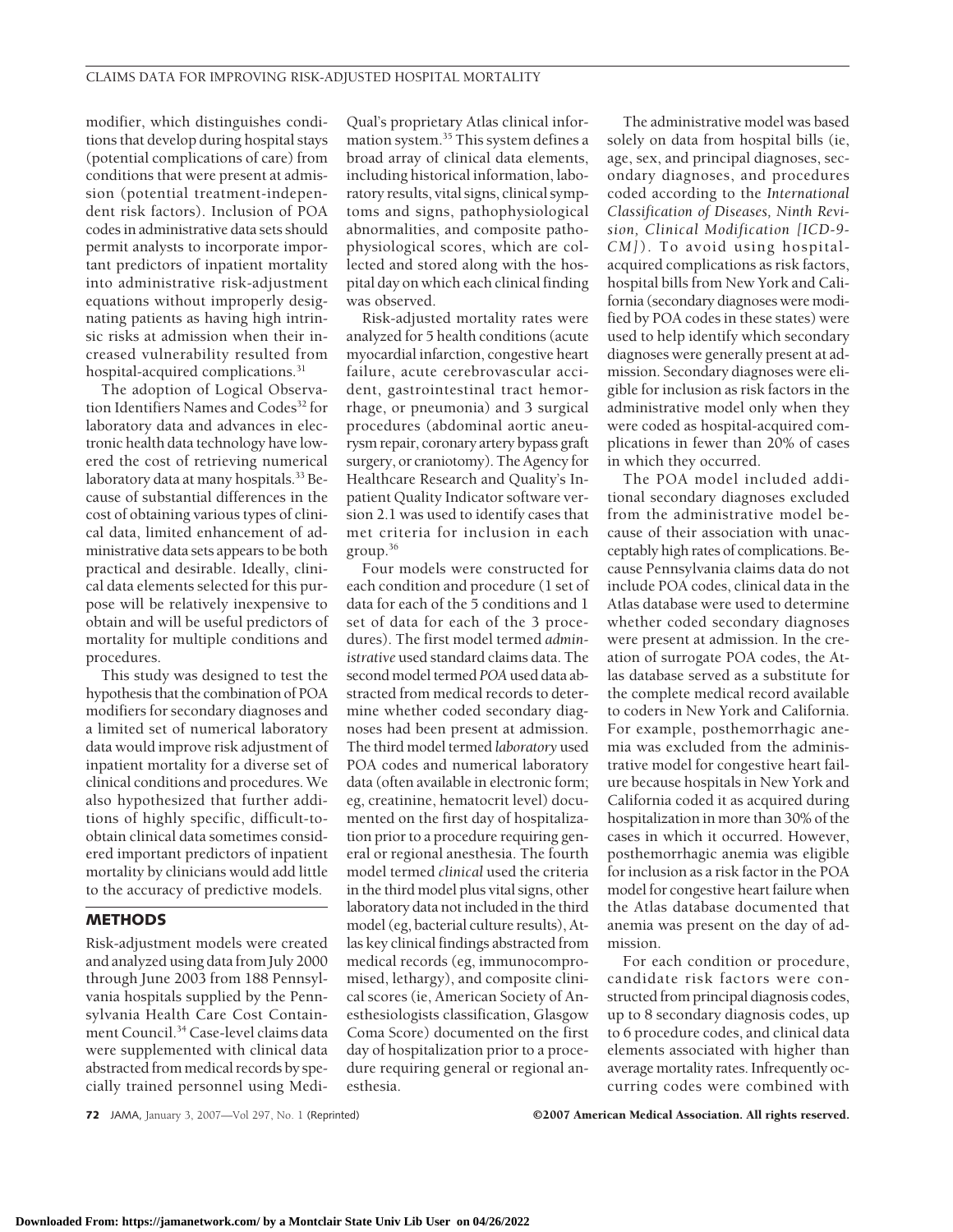codes for clinically similar conditions or procedures that had similar mortality rates. Continuous measures (eg, age, creatinine level) were transformed into 1 or more categorical variables based on clinical judgment and empirical evaluation of associated mortality rates.

For each condition or procedure, stratified random samples of live discharges and fatalities were combined to create 3 mutually exclusive data sets: a training set (50%), a validation set (25%), and a test set (25%). Partitioning the data in this way facilitated the construction of more robust models.

A preliminary predictive equation was developed on the training set for each condition or procedure using only age categories and individual hospital identifiers. (Including hospitals as risk factors during model development is a standard technique for reducing possible bias caused by the associations between the prevalence of potential risk factors at individual hospitals and the quality of care provided by those hospitals.) For the administrative, POA, and laboratory models, additional potential risk factors were added in a sequence determined by forward stepwise logistic regression.37 To avoid overfitting, variables added after the minimum value of the Schwarz criterion38 was attained were removed from models. (This criterion weighs the trade-off between the fit of a model and its complexity.) The remaining predictive variables and their coefficients were evaluated for clinical plausibility. On rare occasions, clinically problematic variables were eliminated or modified. To avoid substituting more expensive clinical variables for less costly ones with almost equivalent predictive power, predictive variables selected for the laboratory model were retained and additional clinical risk factors were added in sequence as described above.

For each of the 4 models (administrative, POA, laboratory, and clinical) for each condition or procedure, a nested sequence of models was created first with 1 variable selected using the training data set, then with 2 **Table.** Number of Hospitals, Cases, and Fatalities and Mortality Rate for Each Condition and Procedure

| <b>Condition or Procedure</b>        | No. of<br><b>Hospitals</b> | No. of<br>Cases | No. of<br>Deaths | Mortality<br>Rate, % |
|--------------------------------------|----------------------------|-----------------|------------------|----------------------|
| Pneumonia                            | 188                        | 176696          | 14552            | 8.2                  |
| Congestive heart failure             | 187                        | 200506          | 8739             | 4.4                  |
| Acute cerebrovascular accident       | 187                        | 82682           | 8960             | 10.8                 |
| Gastrointestinal tract hemorrhage    | 187                        | 75392           | 2507             | 3.3                  |
| Acute myocardial infarction          | 184                        | 104 110         | 9821             | 9.4                  |
| Abdominal aortic aneurysm repair     | 139                        | 5309            | 557              | 10.5                 |
| Craniotomy                           | 100                        | 16928           | 1169             | 6.9                  |
| Coronary artery bypass graft surgery | 63                         | 58879           | 1890             | 3.2                  |
|                                      |                            |                 |                  |                      |

variables, and lastly with all the variables. Variables were added to successive models in the order in which they were entered in the minimum Schwarz criterion model. From each nested sequence of models, the validation set was used to select the model with the smallest average prediction error<sup>39</sup> as the final validated model. Finally, the coefficients of the variables in the validated models were retained, the hospital variables were removed, and the intercepts were recalculated to equate observed and predicted mortality rates.

Case-level discriminatory power (ie, the ability of a model to distinguish cases that died from those that survived) was computed on the test set using *c* statistics.<sup>40</sup> All data management and statistical analyses were performed using SAS software versions 8 and 9.1 (SAS Institute Inc, Cary, NC). The study design was approved by the Abt Associates' institutional review board.

## **RESULTS**

The numbers of cases ranged from 5309 (abdominal aortic aneurysm repair) to 200 506 (congestive heart failure) (**TABLE**). Mortality rates ranged from 3.2% for coronary artery bypass graft surgery to 10.8% for acute cerebrovascular accident.

Designating secondary diagnoses as present at admission increased the average number of secondary diagnosis variables included from 8.6 in the administrative model to 15.4 in the POA model. This increase occurred because secondary diagnoses such as acute

renal failure in patients admitted to the hospital with pneumonia, who also had elevated creatinine levels on the day of admission, were eligible for inclusion as risk factors in the POA model. Comparison of the POA model and the laboratory model revealed that the addition of an average of 11.1 numerical laboratory values present on the first hospital day was accompanied by an average reduction of 4.5 secondary diagnosis variables. This reduction reflected the substitution of more specific laboratory values for less specific secondary diagnosis variables (eg, pH ≤7.25 or pH >7.25 but ≤7.35 replaced the *ICD-9-CM* secondary diagnosis code for acidosis in acute myocardial infarction). Compared with the laboratory model, an average of 9 additional clinical findings present on the first hospital day were incorporated into the clinical model.

The final models included a total of 20 numerical laboratory determinations, 3 other laboratory determinations (eg, blood cultures), 5 vital signs, 22 key clinical findings, and 2 composite scores. Many individual numerical laboratory results and vital signs appeared in the clinical models for 4 or more conditions or procedures (eg, pH and prothrombin time were risk factors in the clinical models for all 5 conditions and 3 procedures). On the other hand, few key clinical findings appeared in the models for more than 2 of the conditions and procedures. The Glasgow Coma Score was a risk factor for 3 of the 5 conditions and 1 of the 3 procedures and the American Society of

©2007 American Medical Association. All rights reserved. (Reprinted) JAMA, January 3, 2007—Vol 297, No. 1 **73**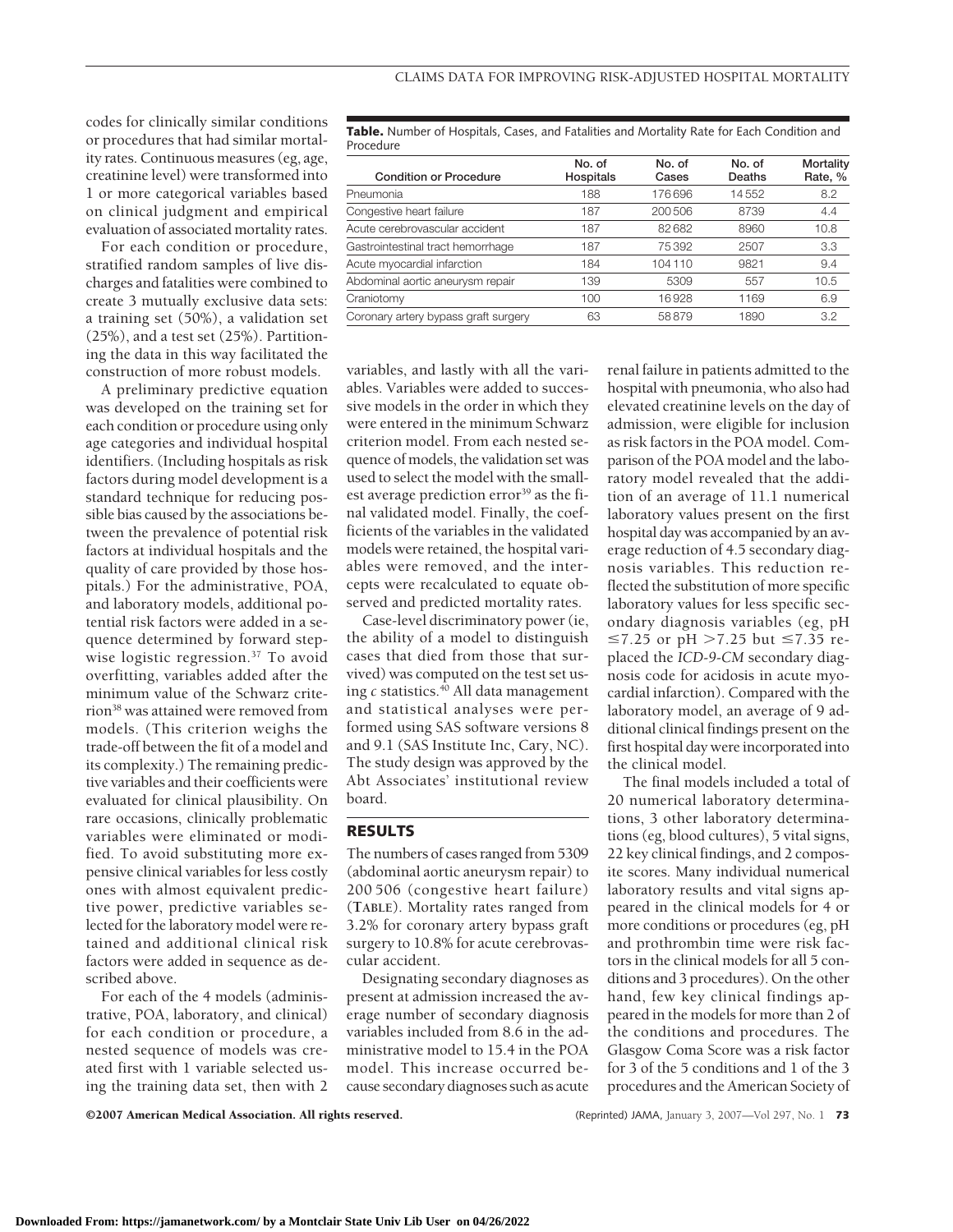



The 4 receiver operating characteristic curves represent data from each of the 4 risk-adjustment models: standard administrative model; present at admission (POA) model, standard administrative model with POA modifiers; laboratory model, POA plus numerical laboratory data; and clinical model, laboratory model plus all available clinical data. The diagonal dotted line indicates no risk adjustment. The data markers represent cut points of mortality risk predicted by each model in increments of 2%. Mortality rate cut points shown in the plot include 0% (upper right), 2% (gray), 4% (blue), 6% (pink), 8% (black), and 100% (bottom left). Each model is based on 8 data sets (1 set of data for each of the 5 conditions and 1 set of data for each of the 3 procedures). Predicted mortality rates from the 8 data sets in each model were averaged and compared with the observed values to calculate the true positive rate (sensitivity, where positive equals dead) and false-positive rate (100 minus specificity) at each mortality risk cut point.

Anesthesiologists classification was a risk factor for the 2 other procedures.

The receiver operating characteristic curves reflecting the average *c* statistics of alternative models are shown in the **FIGURE**. The average *c* statistic increased from 0.50 for no risk adjustment to a mean (SD) of 0.79 (0.02) for the administrative model, to 0.84 (0.01) for the POA model, to 0.86 (0.01) for the laboratory model, to 0.88 (0.01) for the clinical model.

## **COMMENT**

This study was designed to guide the selection of a cost-effective set of clinical data elements to improve the validity of comparisons of risk-adjusted hospital mortality rates. Because these comparisons often are important components of public reports, pay-forperformance programs, and quality improvement initiatives, it is essential that they accurately reflect the quality of care provided by each facility.<sup>41</sup> Unlike most previous studies that attempted to derive the most parsimonious or most sophisticated risk-adjustment model for a single condition or procedure or to compare models based on administrative data to corresponding models based on clinical data, the principal goal of this study was to evaluate the relative performances of alternative equations based on progressively more detailed data sets and identify one that could meet the sometimes conflicting needs of physicians, hospital administrators, and payers. Therefore, a diverse sample of conditions and procedures was evaluated, and methodological uniformity was emphasized to minimize the confounding effects of differences in analytic technique and to obtain precise estimates of improvements in the risk adjustment directly attributable to changing the type of data available for use in the predictive equations.

In deriving the administrative and POA models, care was taken to avoid using risk factors based on conditions or procedures that reflected potentially avoidable hospital-acquired complications rather than intrinsic patient

risks at the time of admission. For both the administrative and POA models, the use of procedure codes as risk factors was limited to situations in which they were found to be irreplaceable surrogates for intrinsic patient risk. In the administrative model, secondary diagnoses were eligible for use as risk factors only when a separate analysis documented that they only rarely reflected hospital-acquired complications. In the POA model, secondary diagnoses ineligible for the administrative model were considered as potential risk factors only if the Atlas clinical data substantiated their presence on the first day of hospitalization.

A national standard for adding a POA code to administrative claims data in the UB-04 (the uniform bill used to submit all hospital claims to payers) is planned as part of the revised *ICD-9-CM* coding modifications for 2007.31,42 In this study, the use of a surrogate for this code resulted in noteworthy improvements in the performance of the risk-adjustment models, confirming the value of this new coding convention. Substantial additional improvements in the performance of risk-adjustment models occurred when numerical laboratory values were added to the POA codes. The sum of all further improvements from adding other clinical data elements was substantially less than improvements achieved by adding surrogate POA coding and numerical laboratory values to the standard administrative data.

Data collected by the Pennsylvania Health Care Cost Containment Council<sup>43</sup> demonstrated that when hospitals routinely collect a specified set of clinical data elements on a large number of discharges, they can reduce the cost of retrieving these data by investing in standardized record formats and electronic aids to data collection and by training less expensive personnel to obtain required data quickly and accurately. In addition, a recent study<sup>44</sup> by HIMSS Analytics found that 80.8% of hospitals had the computerized laboratory systems required to support the laboratory models. Therefore, many

74 JAMA, January 3, 2007—Vol 297, No. 1 (Reprinted) **C2007 American Medical Association. All rights reserved.**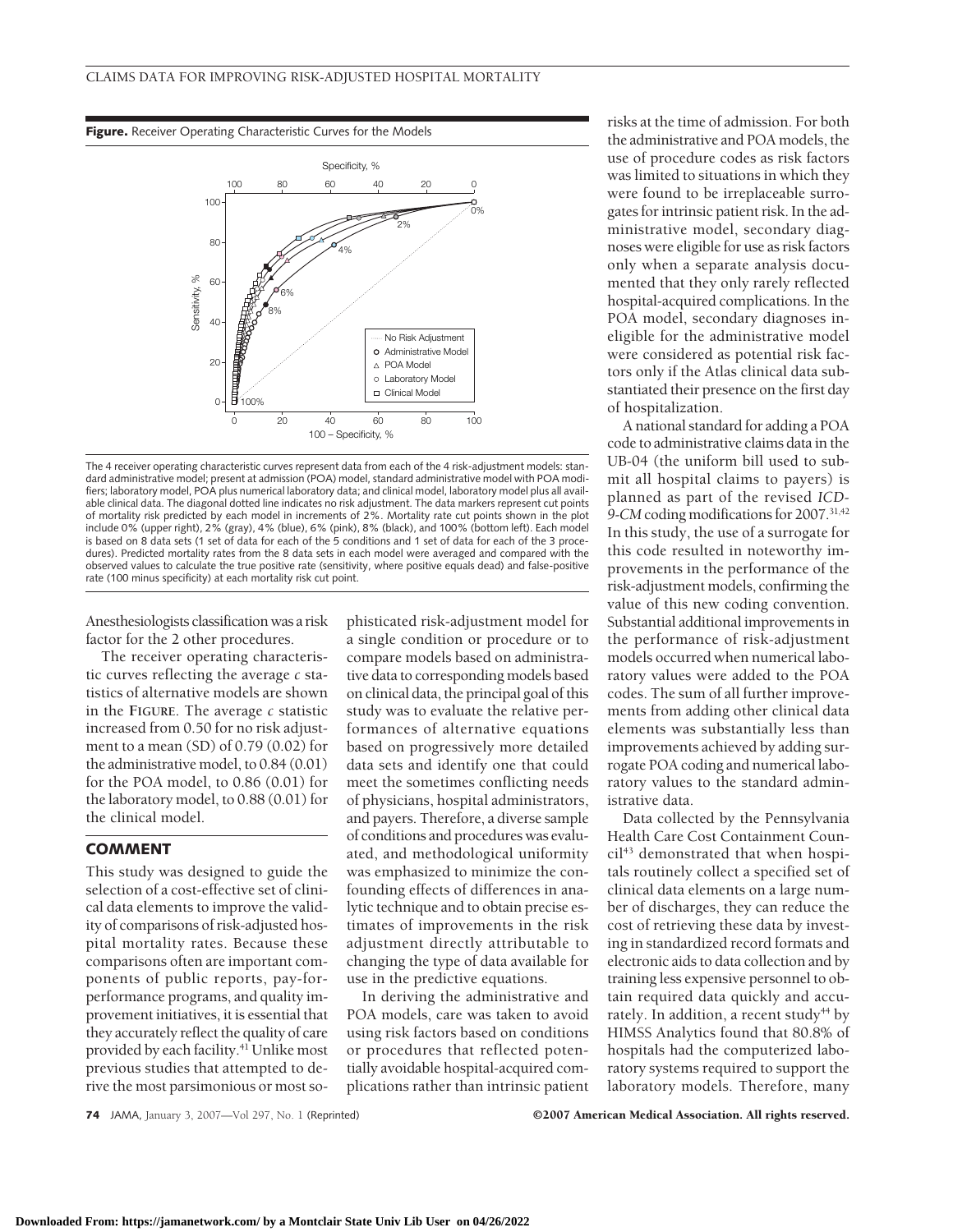hospitals currently should be capable of electronically merging administrative and numerical laboratory data, thereby reducing their costs of acquiring laboratory data by eliminating the need for manual abstraction. In contrast, only 10.6% of hospitals currently have computerized nursing documentation required to support models that include vital signs and other clinical data, although rapid improvements in health information technology are anticipated over the next few years.<sup>33</sup>

The present study was limited by its use of only 1 indicator of hospital quality (ie, mortality) and by its failure to evaluate directly the effects of variations in coding practices and in the number of secondary diagnosis codes included in the centralized databases. Recommendations about the inclusion of specific data elements within each level of clinical data may not apply in all circumstances because some data elements not identified in this study might prove to be important for outcomes and conditions outside the scope of this investigation. In addition, measures of function were not available but have been shown to have value in predicting outcomes.<sup>45</sup>

In summary, this analysis strongly supports the value of enhancing administrative claims data with POA codes and a limited set of numerical laboratory values obtained at admission. These data provide information required to avoid errors in the designation of hospitals and their medical staffs as delivering better than average or worse than average care. On the other hand, secondary abstraction of difficultto-obtain key clinical findings appears to add little to the risk adjustment of inpatient mortality rates.

**Author Contributions:** Dr Pine had full access to all of the data in the study and takes responsibility for the integrity of the data and the accuracy of the data analysis.

*Study concept and design:* Pine, Jordan, Elixhauser, Hoaglin.

*Acquisition of data:* Jordan, Elixhauser, Jones. *Analysis and interpretation of data:* Pine, Jordan, Fry, Hoaglin, Jones, Meimban, Warner, Gonzales.

*Drafting of the manuscript:* Pine, Jordan, Fry, Jones, Meimban, Warner.

*Critical revision of the manuscript for important in-*

*tellectual content:* Jordan, Elixhauser, Hoaglin, Gonzales.

*Statistical analysis:* Pine, Jordan, Hoaglin, Jones, Meimban.

*Obtained funding:* Pine, Jordan, Elixhauser. *Administrative, technical, or material support:* Pine,

Jordan, Elixhauser, Warner.

*Study supervision:* Pine, Jordan, Elixhauser.

**Financial Disclosures:** Dr Hoaglin reported owning shares of stock in Cardinal Health Inc. None of the other authors reported any disclosures.

**Funding/Support:** This study was supported by the Agency for Healthcare Research and Quality contract 233-02-0088 (task order 13).

**Role of the Sponsor:** The Agency for Healthcare Research and Quality (AHRQ) specified the overarching study design in a request for proposal. Data were collected by Pennsylvania hospitals, which were required by law to submit these data to the Pennsylvania Health Care Cost Containment Council. Data were transmitted to the AHRQ by the Council and the AHRQ transmitted them to the authors. Further data management, analyses, interpretation, and preparation of the manuscript were the independent work of the authors. The manuscript was reviewed by the Council and by the director of the Center for Delivery, Organizations, and Markets at AHRQ prior to the initial submission. Complete specifications of data elements, potential risk factors, and risk-adjustment equations are available in the final report submitted to the AHRQ. Administrative and Atlas clinical data were provided by the Council, an independent state agency responsible for addressing the problem of escalating health costs, ensuring the quality of health care, and increasing access to health care for all citizens regardless of ability to pay. The Council provided data in an effort to further its mission of educating the public and containing health care costs in Pennsylvania. The Council, its agents and staff, have made no representation, guarantee, or warranty, express or implied, that the data are error-free, or that the use of the data will avoid differences of opinion or interpretation. Analyses reported in this article were not prepared by the Council.

**Disclaimer:** The Pennsylvania Health Care Cost Containment Council, its agents and staff, bear no responsibility or liability for the results of these analyses, which are solely the opinion of the authors.

#### **REFERENCES**

**1.** Agency for Healthcare Research and Quality. Inpatient quality indicators, technical specifications [February 20, 2006]. http://www.qualityindicators.ahrq .gov/downloads/iqi/iqi\_technical\_specs\_v30.pdf. Accessed November 6, 2006.

**2.** HealthGrades Inc Web site. http://www .healthgrades.com. Accessed November 6, 2006.

**3.** McKay NL, Deily ME. Comparing high- and lowperforming hospitals using risk-adjusted excess mortality and cost inefficiency. *Health Care Manage Rev*. 2005;30:347-360.

**4.** Hannan EL, Kilburn H Jr, Lindsey ML, et al. Clinical versus administrative data bases for CABG surgery: does it matter? *Med Care*. 1992;30:892-907. **5.** Jollis JG, Ancukiewicz M, DeLong ER, et al. Discordance of databases designed for claims payment versus clinical information systems: implications for outcomes research. *Ann Intern Med*. 1993;119:844-850. **6.** Iezzoni LI, Ash AS, Coffman GA, et al. Predicting in-hospital mortality: a comparison of severity measurement approaches. *Med Care*. 1992;30:347-359. **7.** Iezzoni LI, Ash AS, Shwartz M, et al. Predicting who dies depends on how severity is measured: implications for evaluating patient outcomes. *Ann Intern Med*. 1995;123:763-770.

**8.** Hannan EL, Racz MJ, Jollis JG, et al. Using Medicare claims data to assess provider quality for CABG surgery: does it work well enough? *Health Serv Res*. 1997;31:659-678.

**9.** Pine M, Norusis M, Jones B, et al. Predictions of hospital mortality rates: a comparison of data sources. *Ann Intern Med*. 1997;126:347-354.

**10.** Knaus WA, Zimmerman JE, Wagner DP, et al. APACHE-acute physiology and chronic health evaluation: a physiologically based classification system. *Crit Care Med*. 1981;9:591-597.

**11.** Brewster AC, Karlin BG, Hyde LA, et al. MEDIS-GRPS: a clinically based approach to classifying hospital patients at admission. *Inquiry*. 1985;22:377-387. **12.** Daley J, Jencks S, Draper D, et al. Predicting hospital-associated mortality for Medicare patients: a method for patients with stroke, pneumonia, acute myocardial infarction, and congestive heart failure. *JAMA*. 1988;260:3617-3624.

**13.** Hannan EL, Kilburn H Jr, O'Donnell JF, et al. Adult open heart surgery in New York State: an analysis of risk factors and hospital mortality rates. *JAMA*. 1990; 264:2768-2774.

**14.** Smith DW, Pine M, Bailey RC, et al. Using clinical variables to estimate the risk of patient mortality. *Med Care*. 1991;29:1108-1129.

**15.** Higgins TL, Estafanous FG, Loop FD, et al. Stratification of morbidity and mortality outcome by preoperative risk factors in coronary artery bypass patients: a clinical severity score.*JAMA*. 1992;267:2344- 2348.

**16.** Lemeshow S, Teres D, Klar J, et al. Mortality probability models (MPM II) based on an international cohort of intensive care unit patients. *JAMA*. 1993;270: 2478-2486.

**17.** Van Ruiswyk J, Hartz A, Kuhn E, et al. A measure of mortality risk for elderly patients with acute myocardial infarction. *Med Decis Making*. 1993;13: 152-160.

**18.** Khuri SF, Daley J, Henderson W, et al. The Department of Veterans Affairs' NSQIP [National VA Surgical Quality Improvement Program]: the first national, validated, outcome-based, risk-adjusted, and peer-controlled program for the measurement and enhancement of the quality of surgical care. *Ann Surg*. 1998;228:491-507.

**19.** Pine M, Jones B, Lou YB. Laboratory values improve predictions of hospital mortality. *Int J Qual Health Care*. 1998;10:491-501.

**20.** Gibbs J, Cull W, Henderson W, et al. Preoperative serum albumin level as a predictor of operative mortality and morbidity. *Arch Surg*. 1999;134:36-42.

**21.** Ghali WA, Faris PD, Galbraith PD, et al. Sex differences in access to coronary revascularization after cardiac catheterization: importance of detailed clinical data. *Ann Intern Med*. 2002;136:723-732.

**22.** Grover FL, Shroyer AL, Hammermeister K, et al. A decade's experience with quality improvement in cardiac surgery using the Veterans Affairs and Society of Thoracic Surgeons national databases. *Ann Surg*. 2001;234:464-474.

**23.** Lee DS, Austin PC, Rouleau JL, et al. Predicting mortality among patients hospitalized for heart failure: derivation and validation of a clinical model.*JAMA*. 2003;290:2581-2587.

**24.** Schneider EC, Epstein AM. Influence of cardiac surgery performance reports on referral practices and access to care: a survey of cardiovascular specialists. *N Engl J Med*. 1996;335:251-256.

**25.** Moscucci M, Eagle KA, Share D, et al. Public reporting and case selection for percutaneous coronary interventions: an analysis from two large multicenter percutaneous coronary intervention databases. *J Am Coll Cardiol*. 2005;45:1759-1765.

**26.** Narins CR, Dozier AM, Ling FS, et al. The influence of public reporting of outcome data on medical decision making by physicians. *Arch Intern Med*. 2005; 165:83-87.

**27.** National Health Care Purchasing Institute. Status report: consumer and purchaser disclosure

©2007 American Medical Association. All rights reserved. (Reprinted) JAMA, January 3, 2007—Vol 297, No. 1 **75**